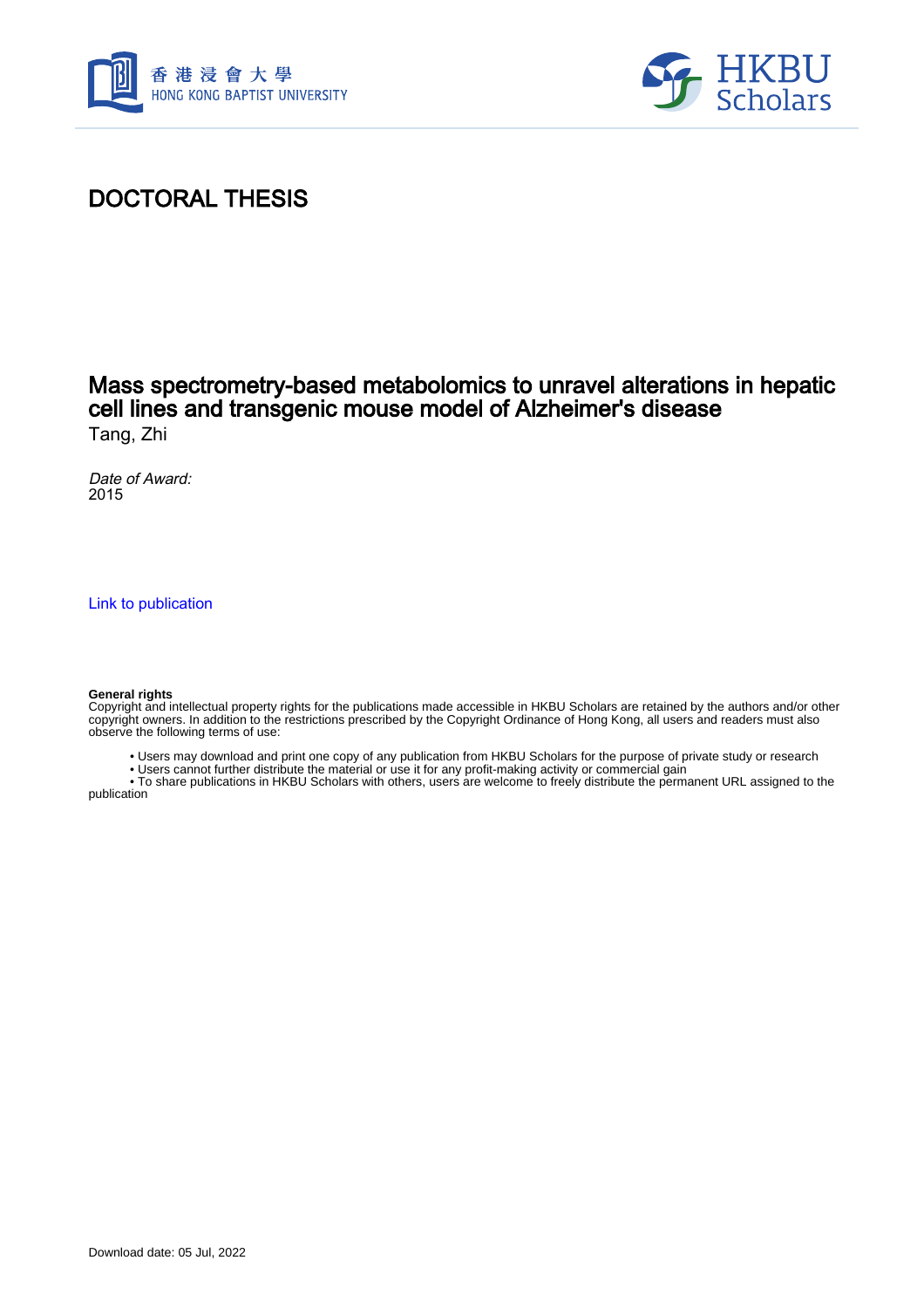#### **ABSTRACT**

This thesis research concentrates on the development and applications of mass spectrometry-based metabolomics to elucidate biochemical alterations involved in basic research models for two common human diseases: mammalian cell culture model of hepatocellular carcinoma (HCC) and transgenic mouse model of Alzheimer's disease (AD). Two major approaches were developed: (1) targeted quantitative metabolomics for elucidation of altered cancer metabolism in human liver cell lines caused by the overexpression of the oncogene eukaryotic translation initiation factor 5A2 (*EIF5A2*) and O-Linked β-*N*-acetylglucosamine (O-GlcNAc) modification; (2) non-targeted metabolite profiling for early discovery of potential non-invasive urinary metabolite markers in the transgenic mouse model TgCRND8 of AD.

For cancer metabolism research, much effort has been focused on development of ultrahigh performance liquid chromatography triple quadrupole mass spectrometry (UPLC-MS/MS)-based targeted metabolomics method and its emerging applications in exploiting oncogene-induced metabolic alterations. To achieve our goal, more than one hundred intermediate and/or metabolite were selected and broadly categorized into cationic species and anionic species. Tandem mass spectrometric conditions were extensively optimized for each analyte by using energy-resolved collision-induced dissociation. Two crucial operating parameters of tandem mass spectrometry, namely, cone voltage and collision energy were finely tuned to get the highest signal response of the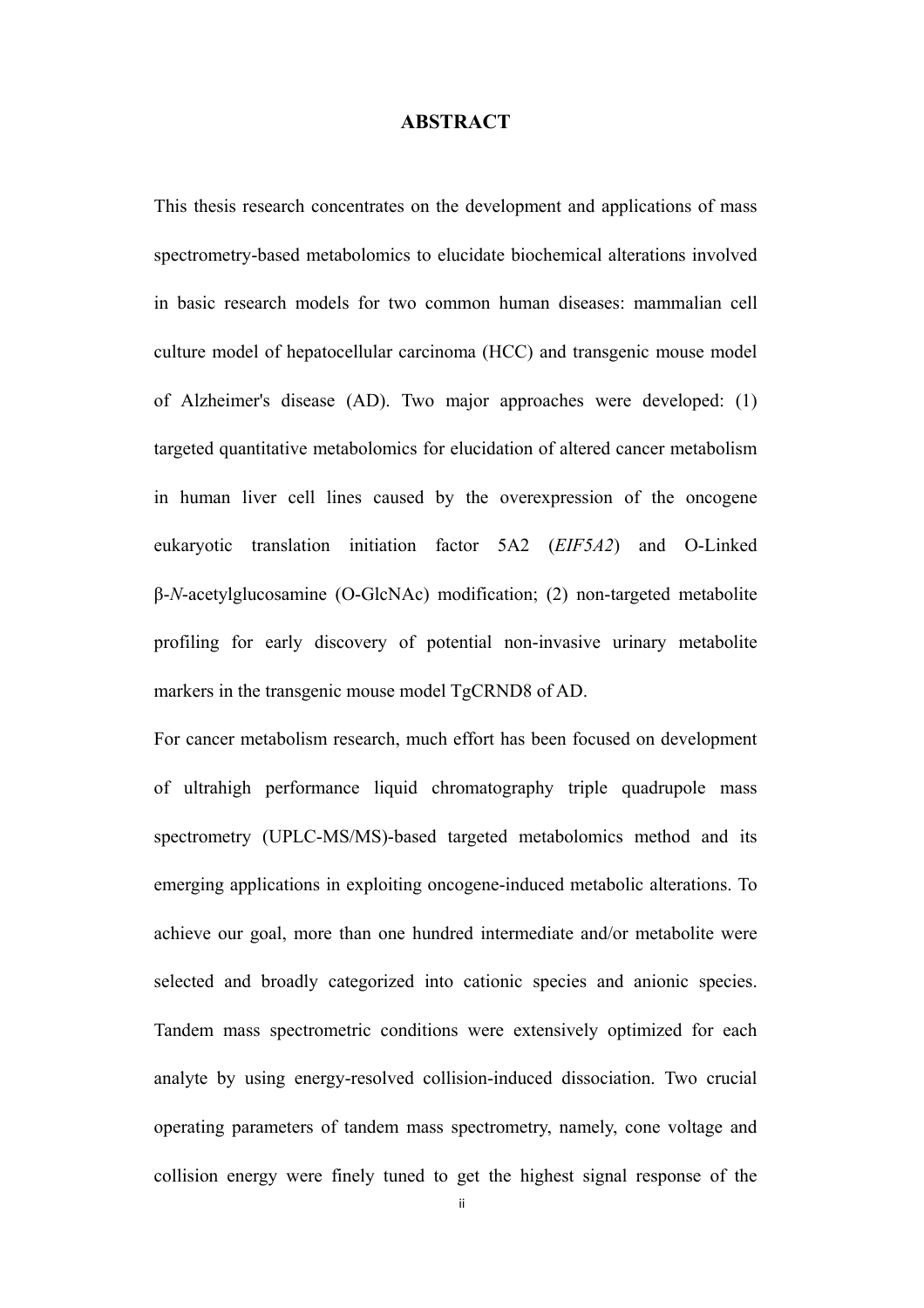parent ion and fragment ions. Multiple reaction monitoring (MRM) transitions were created for each targeted compound, providing foundation for MRM-based assays. Meanwhile, to enhance the retention and separation of the water-soluble metabolites on reversed-phase C18 column, hydrophobic ion-pairing interactions separation (HIPS) strategies were proposed and established via complementary use of two ion-pairing reagents, heptafluorobutyric acid and tributylamine, for the cationic species and anionic species, respectively. The 'HIPS' strategies led to efficient retention and resolution of polar intermediates/metabolites, covering the majority of components involved in central carbon metabolism and amino acid metabolism. Even isomeric pairs, like citrate-isocitrate and leucine-isoleucine, were almost baseline resolved. The performance evaluation of the developed UPLC MRM-based assays showed that nanomolar levels of limit of quantification were achieved. The developed methods enabled quantitative analysis of central carbon metabolism in mammalian cells. The altered metabolism induced by the overexpression of the oncogene *EIF5A2* in human normal liver cell line LO2 was studied. We found that the altered aerobic glycolysis and pentose phosphate pathway dysregulated the tricarboxylic acid (TCA) cycle and amino acid imbalances presented as distinct metabolic features in *EIF5A2* overexpressed LO2 cells.

In chapter 3, we performed quantitative analysis of central carbon metabolism and amino acid metabolism via the established UPLC-MRM-based metabolomics, which was combined with pharmacological inhibition of the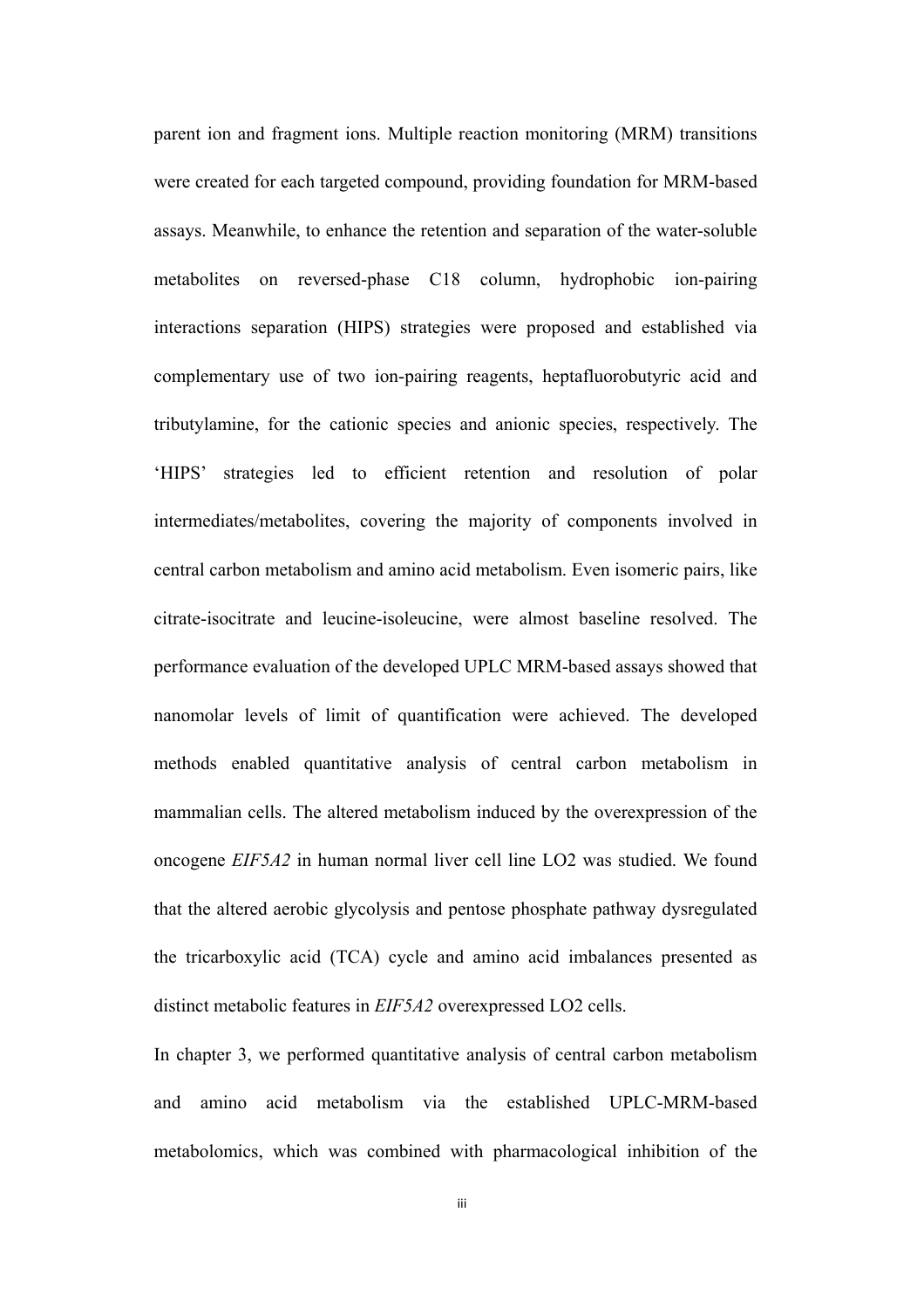catalytic enzymes, O-linked N-acetylglucosamine transferase (O-GlcNAc transferase, OGT) and β-N-acetylglucosaminidase (O-GlcNAcase, OGA) in order to uncover the contribution of protein (including the glycolytic enzymes) O-GlcNAc modification to metabolic alterations in cancer cells. We found that OGA inhibition led to decreased levels of intermediates in both glycolysis and TCA cycle, but increased level of pentose phosphate pathway. Interestingly, the opposite phenotypes were obtained in OGT inhibition, i.e., the increased levels of glycolysis and TCA cycle were observed. Our data suggested that O-GlcNAc modification could direct switches of glucose metabolism through coordinated glycolysis and TCA cycle pathways in HCC cell line.

In chapter 4, an improved UPLC-MS/MS method for accurate and rapid assessment of the content and redox state of coenzyme  $Q_{10}$  (Co $Q_{10}$ ) and the crucial component of electron transport chain (ETC) was described. Non-aqueous reversed phase liquid chromatography on a C18 column was hyphenated with tandem mass spectrometry working in the electrospray ionization positive MRM mode, with methanol serving dual roles as sample preparation solvent and mobile phase. This rapid extractive and analytical method could avoid artificial auto-oxidation of reduced form of  $CoQ<sub>10</sub>$ , enabling the native redox state assessment. To demonstrate the utility of the developed method, 2,3,7,8-tetrachlorodibenzo-*p*-dioxin (TCDD) exposed mice liver tissue were analyzed, revealing the down-regulated mitochondrial ETC in TCDD exposed mice group.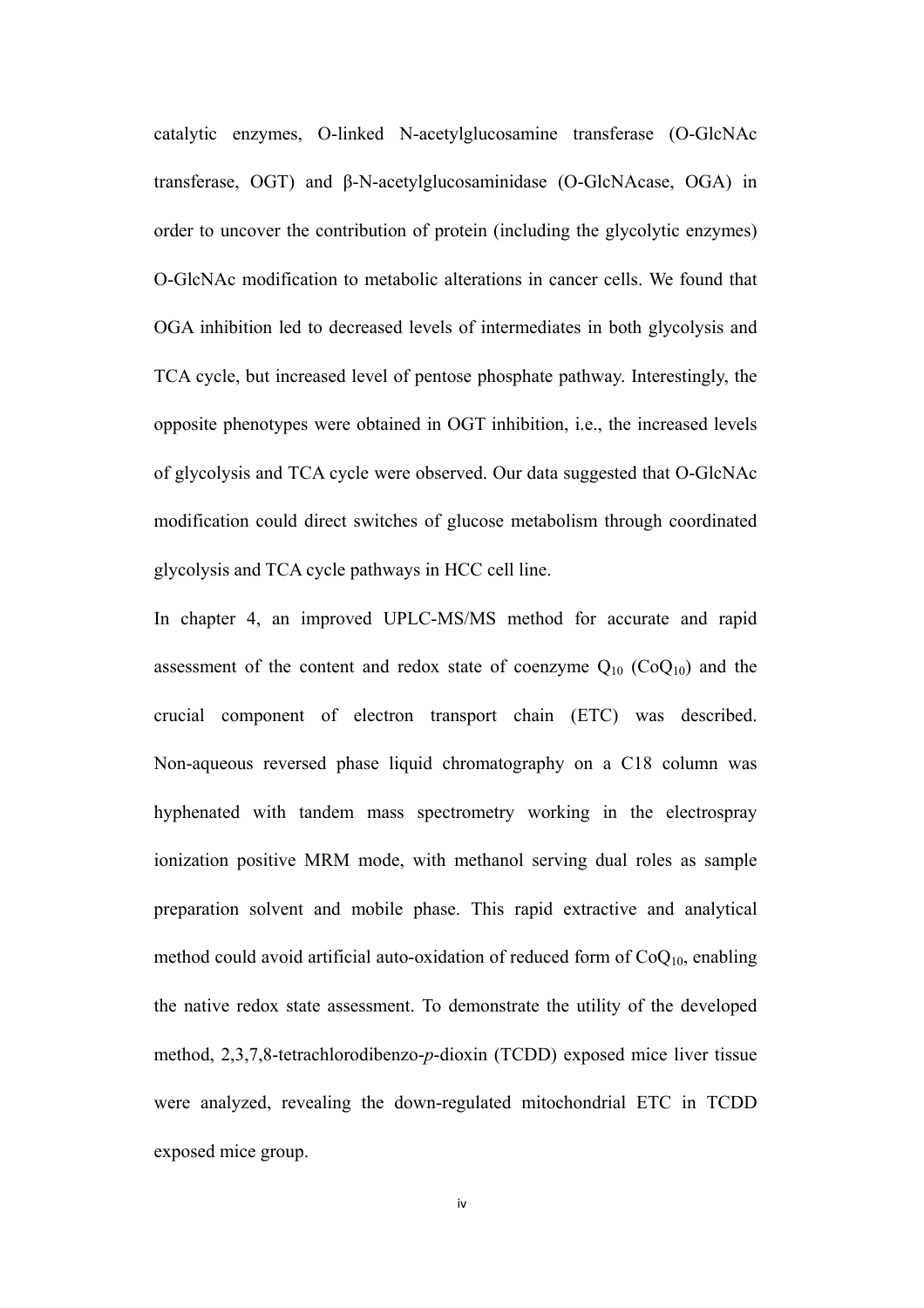Chapter 5 reported the study to assess whether the urinary metabolic alterations linked to early pathophysiological changes in the TgCRND8 mouse model of AD. An unbiased metabolomics approach using high resolution Orbitrap mass spectrometry coupled with hydrophilic interaction liquid chromatography was conducted to uncover the metabolic alterations as a relevant readout of biochemical activity that implicated in the pathogenesis and progression of AD in the TgCRND8 mice. A total of 73 differential metabolites of urine sample sets was identified in 12-week and 18-week transgenic mice compared to wild-type littermates, covering perturbations of aromatic amino acids metabolism, TCA cycle and one-carbon metabolism. Of particular interest, divergent tryptophan metabolism, such as up-regulation of serotonin pathway while down-regulation of kynurenine pathway, was observed. The accumulation of both *N*-acetylvanilalanine and 3-methoxytyrosine indicated the aromatic *L*-amino acid decarboxylase deficiency. The microbial metabolites derived from tryptophan metabolism and drug-like phase II metabolic response via the glycine conjugation reactions were also highlighted, indicating that genetic modification in mouse brain not only alters genotype but also disturbs gut microbiome. Together, our study demonstrated that the integrative approach employing mass spectrometry-based metabolomics and a transgenic mouse model for AD might provide new insights into the metabolic phenotypes of AD with a noninvasive approach.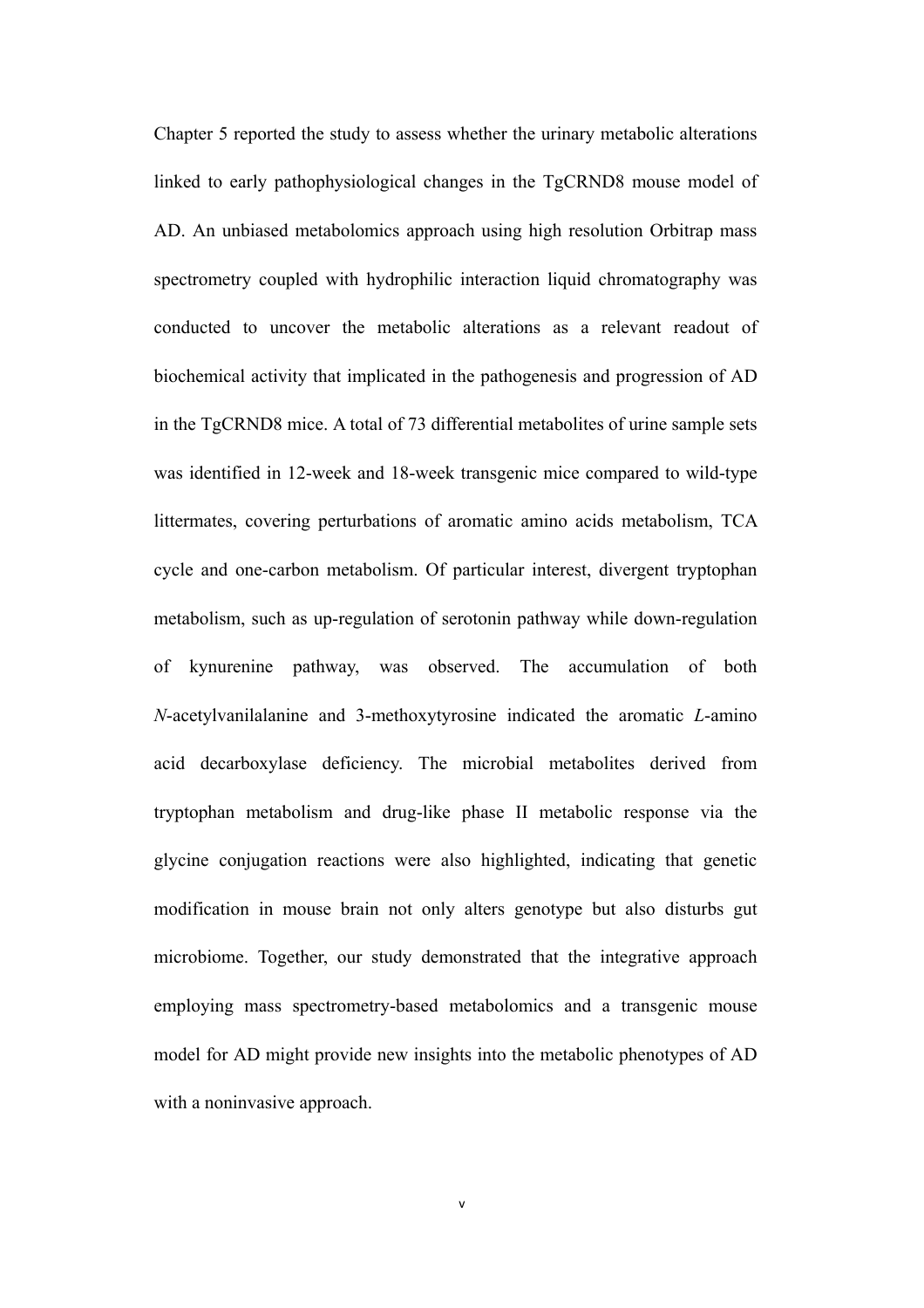## **Table of Contents**

| <b>Declaration</b>                                                                                                                                                            | $\mathbf{i}$ |
|-------------------------------------------------------------------------------------------------------------------------------------------------------------------------------|--------------|
| Abstract                                                                                                                                                                      | ii           |
| Acknowledgements                                                                                                                                                              | vi           |
| Table of contents                                                                                                                                                             | viii         |
| <b>Chapter 1 General introduction</b>                                                                                                                                         | $\mathbf{1}$ |
| 1.1 Metabolic changes in cancer and Alzheimer's disease                                                                                                                       | $\mathbf{1}$ |
| 1.2 Mass spectrometry in metabolomics                                                                                                                                         | $\mathbf{1}$ |
| 1.2.1 Non-targeted metabolic profiling based on high resolution mass<br>spectrometry                                                                                          | 2            |
| 1.2.2 Targeted quantitative metabolomics based on triple quadrupole<br>mass spectrometry                                                                                      | 19           |
| 1.3 Aims of projects                                                                                                                                                          | 24           |
| Chapter 2 Development of targeted metabolomics method by using<br>ion-pairing reversed-phase liquid chromatography tandem mass<br>spectrometry to elucidate cancer metabolism | 26           |
| 2.1 Introduction                                                                                                                                                              | 26           |
| 2.2 Materials and methods                                                                                                                                                     | 29           |
| 2.2.1 Chemicals and reagents                                                                                                                                                  | 29           |
| 2.2.2 Cell culture and sample preparation                                                                                                                                     | 30           |
| 2.2.3 Instrumentation                                                                                                                                                         | 31           |
| 2.2.4 Quality control using common reference compounds                                                                                                                        | 34           |
| 2.2.5 Quantification and method validation                                                                                                                                    | 35           |
| 2.2.6 Instrument cleaning and maintenance                                                                                                                                     | 36           |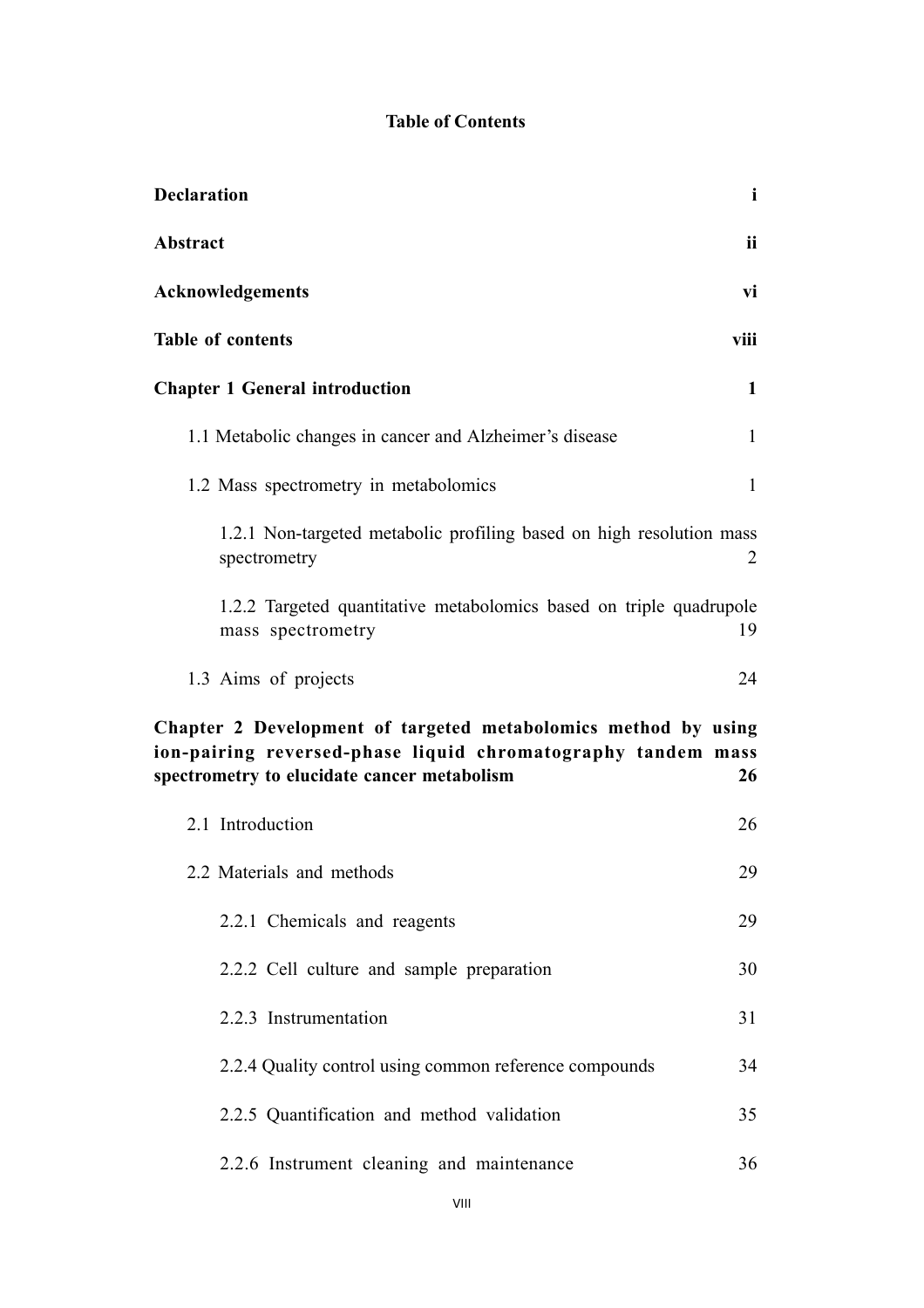| 2.3 Results and discussion                                                                                        | 36 |
|-------------------------------------------------------------------------------------------------------------------|----|
| 2.3.1 Metabolites categorized as cationic or anionic species for<br>complementary separation and detection        | 36 |
| 2.3.2 Fragment ions generated via energy-resolved collision induced<br>dissociation (ER-CID) in QQQ & Q-TOF MS/MS | 44 |
| 2.3.3 Construction of MRM transition library from ER-CID MS/MS<br>data                                            | 51 |
| 2.3.4 Hydrophobic ion-pairing interactions (HIPS) separation strategies<br>for targeted metabolomics              | 51 |
| 2.3.5 Performance evaluation of the developed method                                                              | 56 |
| 2.3.6 Application to elucidate altered cancer metabolism                                                          | 60 |
| 2.4 Chapter summary                                                                                               | 65 |
| Chapter 3 Coordinated alterations of glucose metabolism modulated by the<br>O-GlcNAcylation in HCC cell line      | 66 |
| 3.1 Introduction                                                                                                  | 66 |
| 3.2 Materials and methods                                                                                         | 68 |
| 3.2.1 Chemicals and reagents                                                                                      | 68 |
|                                                                                                                   |    |
| 3.2.2 Cell culture and sample preparation                                                                         | 68 |
| 3.3. Instrumentation                                                                                              | 69 |
| 3.4 Quantification and method validation                                                                          | 70 |
| 3.5 Results and discussion                                                                                        | 71 |
| 3.5.1 OGA inhibition induced metabolic alterations                                                                | 71 |
| 3.5.2 OGT inhibition induced metabolic alterations                                                                | 75 |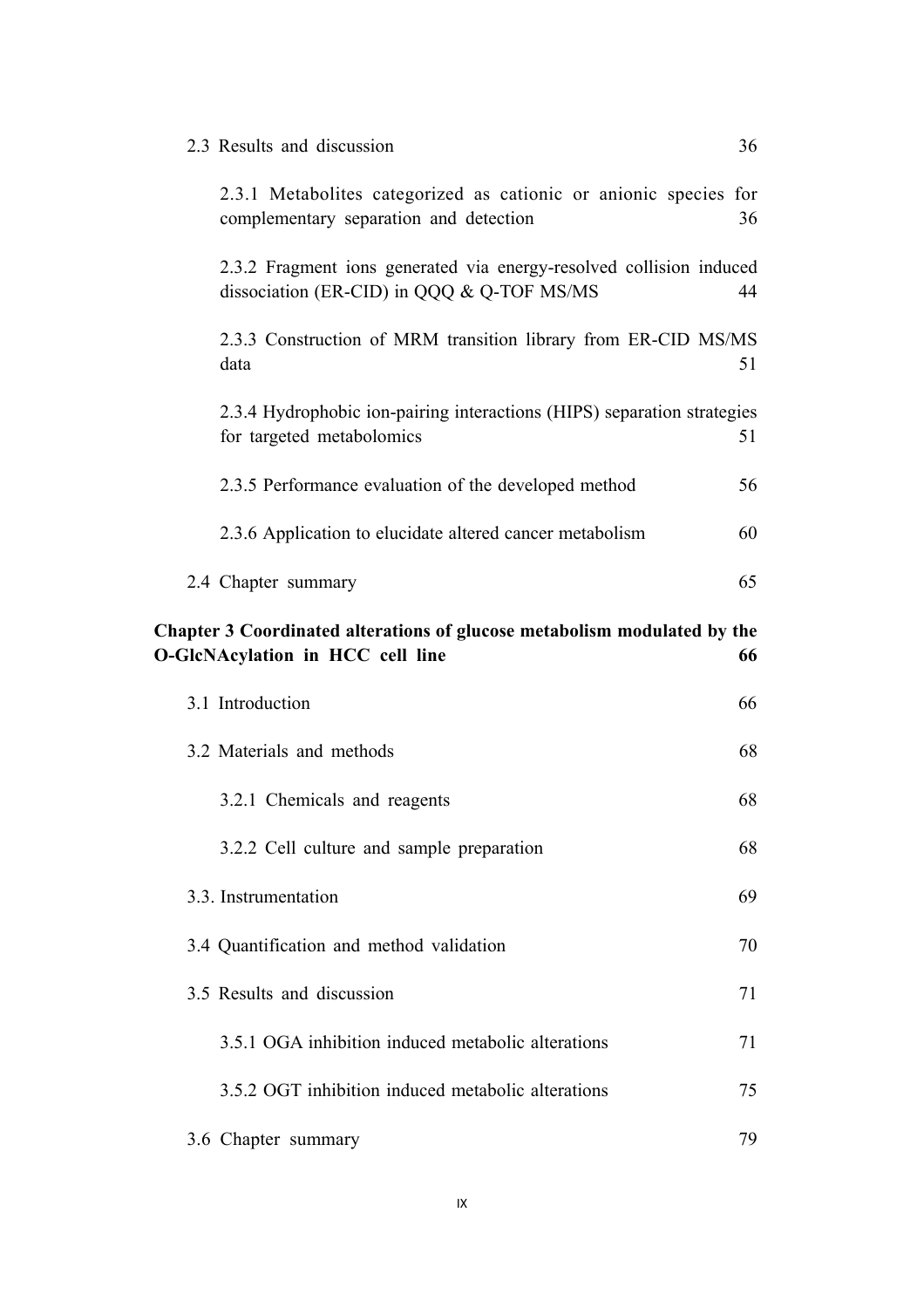| Chapter 4 Rapid assessment of coenzyme $Q_{10}$ redox state by using ultrahigh<br>performance liquid chromatography tandem mass spectrometry | 80  |
|----------------------------------------------------------------------------------------------------------------------------------------------|-----|
| 4.1 Introduction                                                                                                                             | 80  |
| 4.2 Materials and methods                                                                                                                    | 82  |
| 4.2.1 Chemicals and reagents                                                                                                                 | 82  |
| 4.2.2 Instrumentation and UPLC-MS/MS analysis                                                                                                | 83  |
| 4.2.3 Animal experiment                                                                                                                      | 83  |
| 4.2.4 Standard solution preparation                                                                                                          | 84  |
| 4.2.5 Tissue sample pre-treatment and $CoQ_{10}$ extraction                                                                                  | 85  |
| 4.2.6 Method validation                                                                                                                      | 85  |
| 4.3 Results and discussion                                                                                                                   | 86  |
| 4.3.1 UPLC–ESI-MS/MS method development                                                                                                      | 86  |
| 4.3.2 Coenzyme $Q_{10}$ extraction optimization                                                                                              | 91  |
| 4.3.3 Method validation                                                                                                                      | 93  |
| 4.3.4 Biological application                                                                                                                 | 96  |
| 4.4 Chapter summary                                                                                                                          | 98  |
| Chapter 5 Non-targeted metabolomics for the study on urinary alterations<br>of Alzheimer's disease in the CRND8 transgenic mice              | 99  |
| 5.1 Introduction                                                                                                                             | 99  |
| 5.2 Materials and methods                                                                                                                    | 101 |
| 5.2.1 Animals and experimental design                                                                                                        | 101 |
| 5.2.2 HILIC LTQ-Orbitrap MS analysis                                                                                                         | 104 |
| 5.2.3 Raw data processing                                                                                                                    | 105 |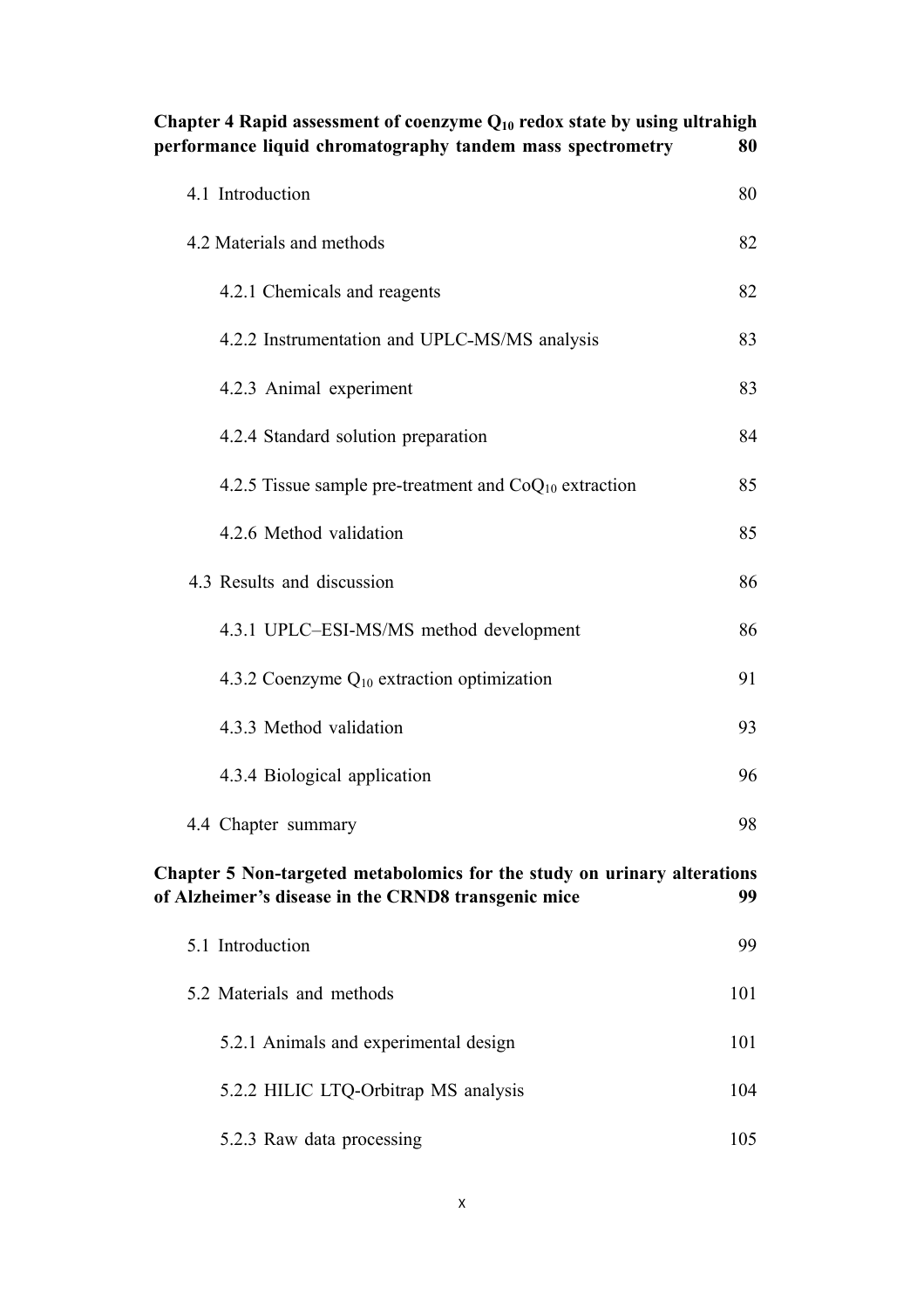|                   | 5.2.4 Multivariate statistical analysis                                                                                                     | 106        |
|-------------------|---------------------------------------------------------------------------------------------------------------------------------------------|------------|
|                   | 5.2.5 Metabolites annotation and pathway analysis                                                                                           | 106        |
|                   | 5.3 Results<br>5.3.1 Metabolic alteration and distinct metabolite excretion pattern of<br>TgCRND8 mice                                      | 107<br>107 |
|                   | 5.3.2 Systemic perturbations of urinary metabolomes in 12-week and<br>18-week TgCRND8 mice                                                  | 110        |
|                   | 5.3.3 Age-related changes in urinary metabolites of TgCRND8 mice<br>from 12-week to 18-week                                                 | 116        |
|                   | 5.4 Discussion<br>5.4.1 Distinctive features of aromatic amino acid catabolism in<br>TgCRND8 mice                                           | 119<br>119 |
|                   | 5.4.2 Elevated urinary $\alpha$ -ketoglutarate along with diminished thiamine<br>in TgCRND8 mice: Disturbed mitochondrial energy metabolism | 123        |
|                   | 5.4.3 Altered one-carbon cycle metabolism in TgCRND8 mice:<br>Evidence linking increased oxidative stress and mitochondrial<br>dysfunction  | 124        |
|                   | 5.5 Chapter summary                                                                                                                         | 125        |
|                   | <b>Chapter 6 Conclusions and Future Studies</b>                                                                                             | 127        |
| <b>References</b> |                                                                                                                                             | 130        |
| <b>Appendix</b>   |                                                                                                                                             | 165        |
|                   | <b>Appendix for Chapter 2</b>                                                                                                               | 165        |
|                   | Table A2.1 List of commercially available chemicals used as the<br>targeted metabolite references or internal standards in this work        | 165        |
|                   | <b>Appendix for Chapter 4</b>                                                                                                               | 168        |
|                   | Table A4.1 Within- and between-day assay variability                                                                                        | 168        |
|                   | Figure A4.1 Sample carryover test                                                                                                           | 169        |
|                   |                                                                                                                                             |            |